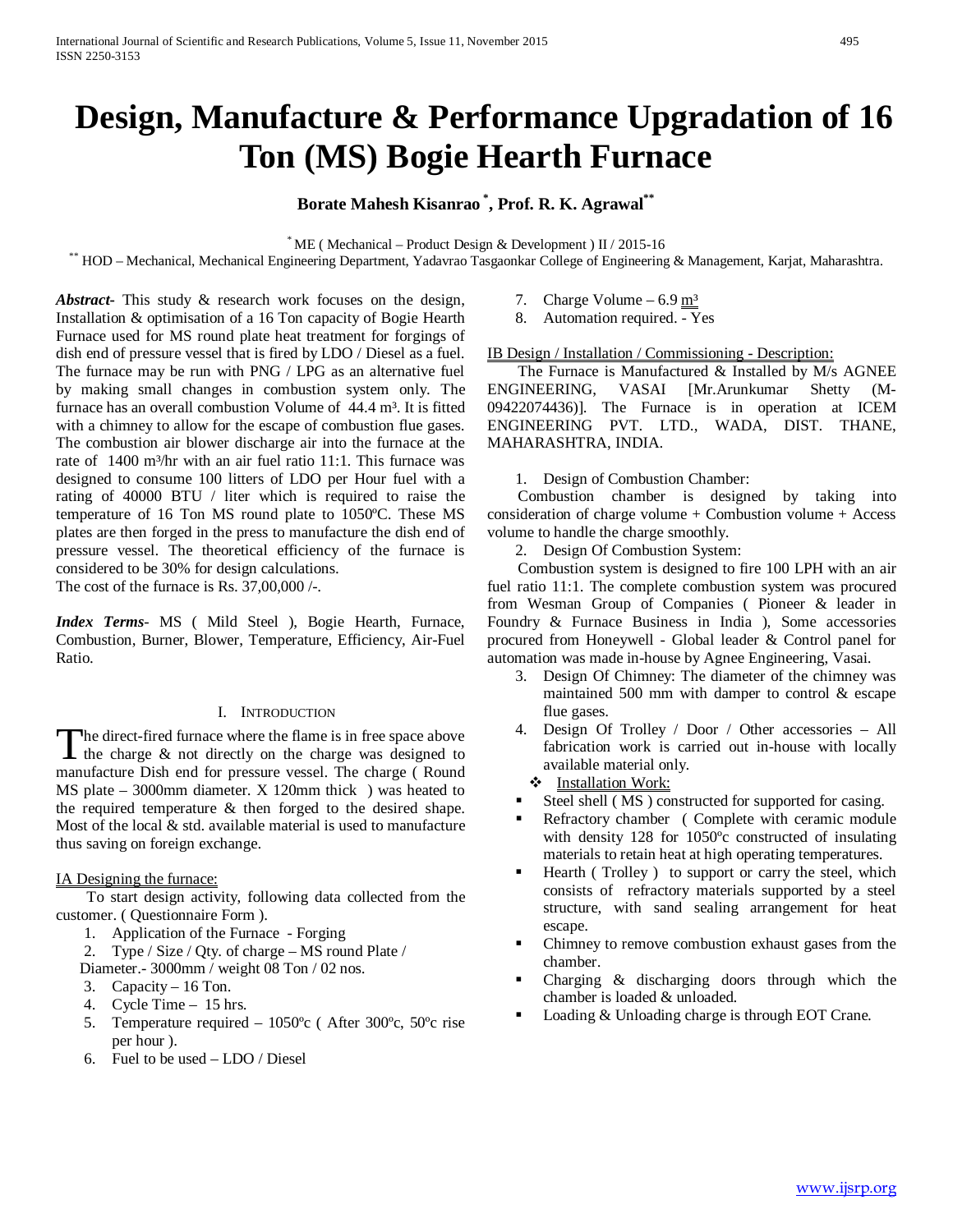| Total $[Rs.]$  |
|----------------|
| $5,00,000/$ -  |
| $3,50,000/$ -  |
| $5,00,000/$ -  |
| $3,50,000/$ -  |
| $10,00,000/$ - |
|                |
| $10,00,000/$ - |
| 37,00,000/-    |
|                |

**Table: Bill of Engineering Measurement & Evaluation**

## Commissioning:

 The Furnace was ready to fire. Initially Oil ring main is checked for proper heating, maintaining uniform pressure & supply of Oil to the Burner. Then Blower is checked for supply of air to the Burner with the desired pressure. Leakages in both the piping line were arrested. Then supply of signals thru' control panel to all equipments are checked. After checking is over the commission is done is following steps.

- 1. Mechanical operations were checked.
- 2. Door up & down, Trolley in & out as per speed limit set.
- 3. All interlocking were checked for safety.
- 4. Ceramic Burner blocks are preheated with some solid fuels like cotton waste etc. for 10 to 15 minutes.
- 5. Blower started for 05 minutes to start supplying air to the Burner & necessary purging is done.
- 6. After checking the supply of air for 05 minutes, Oil ring main pump is started to circulate the Oil thru' ring main. During this period all Burner Oil control valves were closed. Uniform Oil pressure 25 to 30 PSI in the ring main is maintained.
- 7. The Burner was fired automatically by providing pilot & UV flame detector in the burner.
- 8. Initially the air control valve was kept on  $\frac{1}{4}$  opening & by slowly opening the oil control valve, flame ( Low fire ) was generated inside the furnace.
- 9. The flame is checked for stability for 10-15 minutes & then by slowly opening & controlling both air & Oil control valve till max, flame ( High fire ) is generated. The flame is checked for stability for 10-15minutes.
- 10. The Air control valve & Oil control valve are then operated between High fire & low fire for flame stability between maximum & minimum firing.
- **11.** The 16 Ton charge was then loaded inside the furnace & by firing all 04 Burners, the desired temperature of 1050ºc in the cycle period of 15 hrs. ( After 300ºc, the rise of 50ºc/hour to be maintained till it reaches to  $1050^{\circ}$ c).

## II. OBJECTIVE OF THE WORK

 The Main Objective of the work is to optimise combustion controls by automation to enhance furnace efficiency & maintaining temperature uniformity inside the furnace. The big challenge was to maintain the rise in temperature by 50ºC per hour after 300ºC uniformly so as to reach the temperature 1050ºC to maintain  $\pm 10^{\circ}$ C across the process from 300 $^{\circ}$ C to 1050 $^{\circ}$ C ( shown in graphical representation. Refer annexure III ).The same is achieved with the help of controlling various factors through automation system.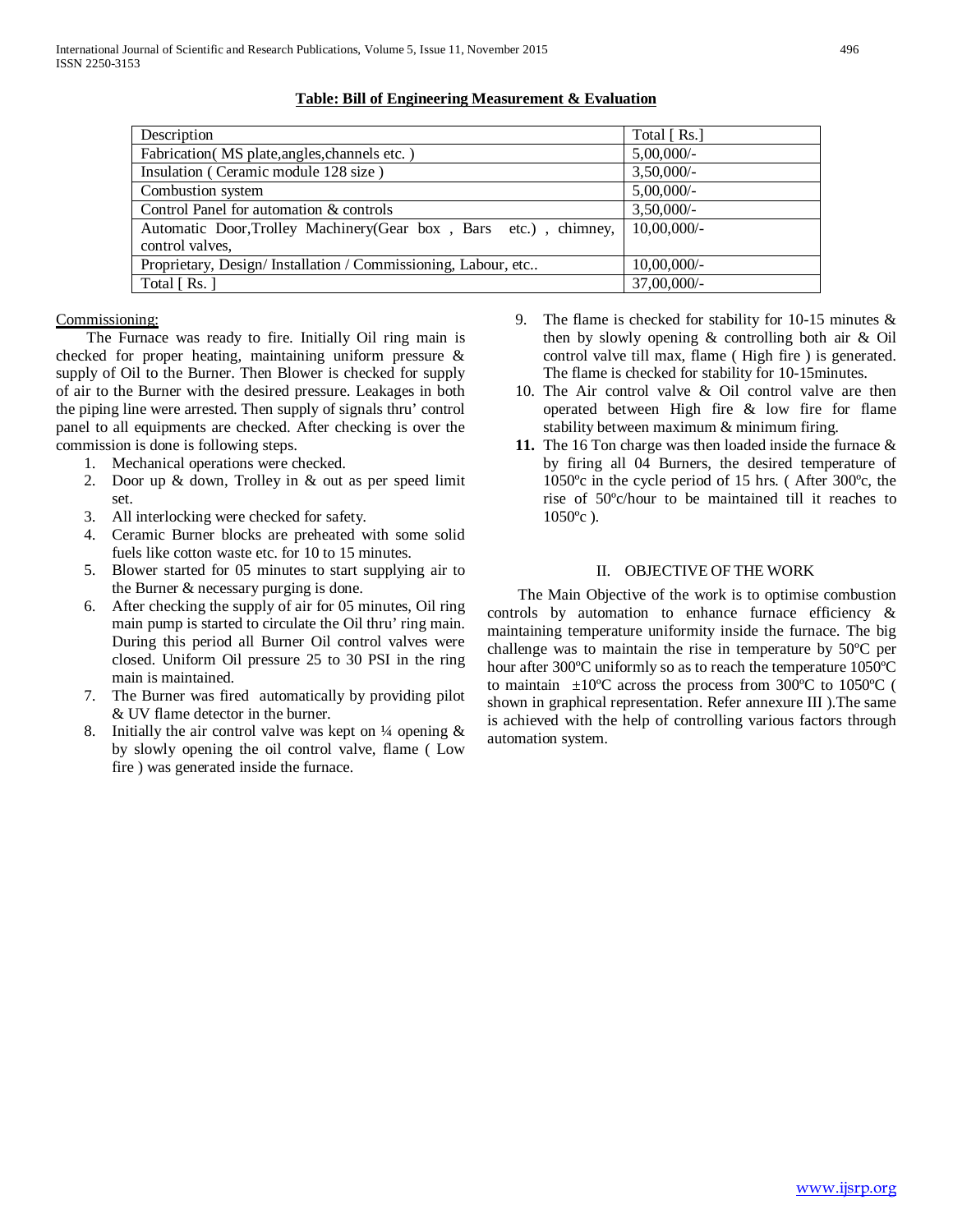

[www.ijsrp.org](http://ijsrp.org/)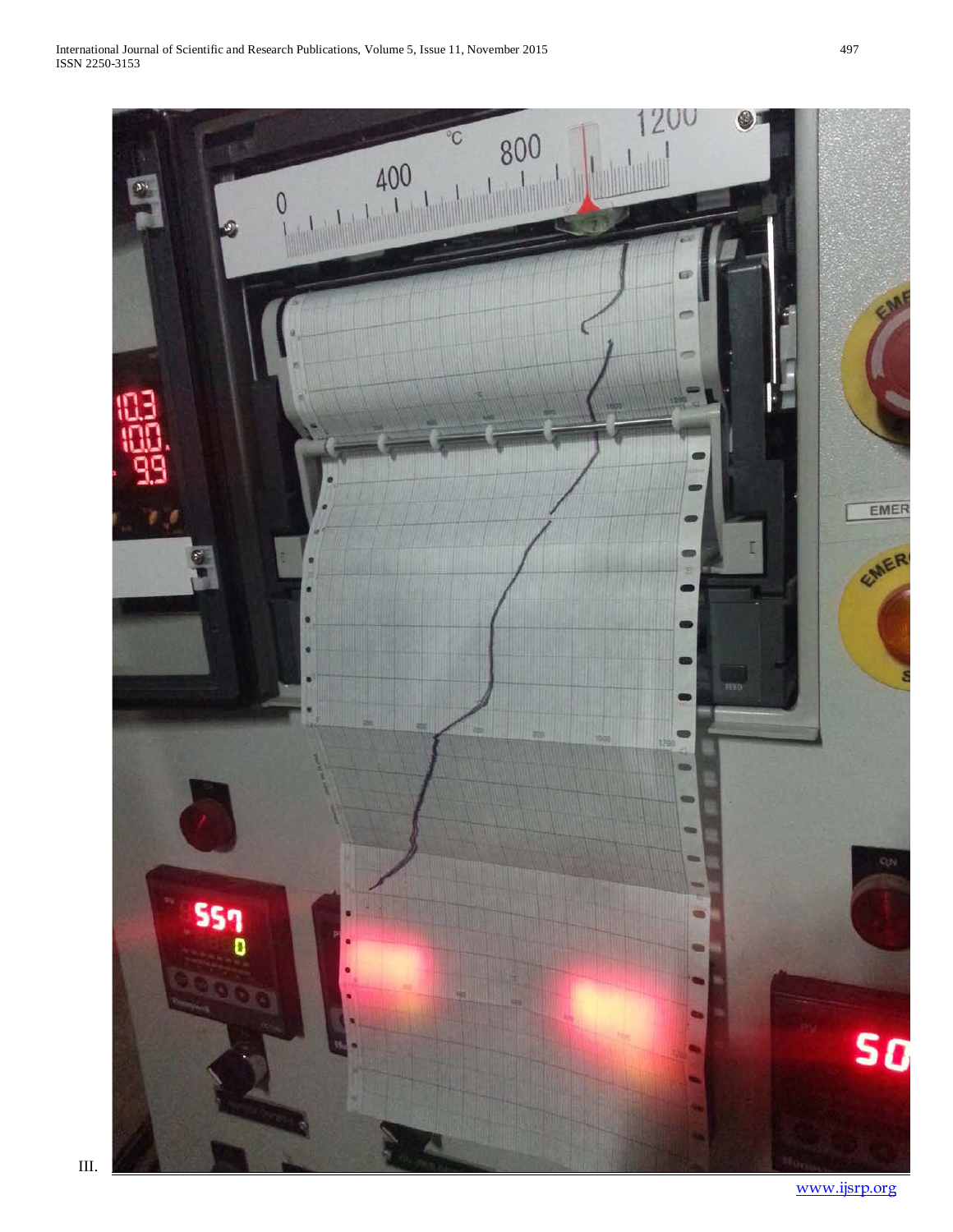# IV. PERFORMANCE UP GRADATION / CONTROLLING & **OPTIMISATION**

Factors affecting the performance & efficiency of furnace.

- Incomplete combustion: This is due to improper ratio of air/fuel & atomisation of fuel. Due to this the fuel get wasted & efficiency of the furnace is decreased.
- Temperature control: This is one of the important factors to be considered. The temperature inside of the furnace needs to be controlled to the desired degree to get better product quality as well as improving the furnace efficiency
- Design Of combustion chamber: The combustion chamber needs to be properly designed so that it accommodates charge, Burner flame & flue gases inside the furnaces. There should be maximum heat transfer to the charge & minimum heat losses.
- Heat Losses: At high temperature, the dominant mode of heat transfer is wall radiation. The heat losses should be minimum to the performance & increase the furnace efficiency.
- Overall equipment effectiveness: The Burner / Blower / Pumping unit / controls should work effectively to get

the optimum usage & thereby upgrading the furnace performance.

- $\triangle$  The following factors, which were studied  $\&$ controlled to optimum level for achieving the objective of the work. Thus upgrading the furnace performance & increase in furnace efficiency.
- *A. Incomplete combustion:* The Blower air pressure required at the burner should be 28" wc for light Oil & 38" for heavy Oil for better atomisation. The pressure at burner checked & by arresting various leakages in the pipeline desired air pressure at the burner is achieved. Secondly Air/ Fuel ratio for complete combustion is required 11: 1. This can be checked by producing maximum bright yellowish flame inside the furnace, which ensures that the Oil is burning completely. Exhaust gases colour should be colourless to ensure complete burning of oil. Volumetric / mass flow control is another source of maintaining proper air- fuel ratio for perfect combustion. This is done by either putting flowmeter or pressure gauge in the oil line & air line. The pressure vs. flow relationship formula as shown below.

| Conversion Table of Pressure Equivalents |                    |        |               |           |                 |        |               |                           | Various relationships for flow and pressure                                                                                                                                                   |
|------------------------------------------|--------------------|--------|---------------|-----------|-----------------|--------|---------------|---------------------------|-----------------------------------------------------------------------------------------------------------------------------------------------------------------------------------------------|
| Lies. per<br>su. In.                     | Dx. per<br>su. it. | R. H.D | Inches<br>H,D | mm H.B    | mbar            | kPa    | Inches<br>Hg. | kg per<br>cm <sup>2</sup> | $-3p_2=2p_1(\frac{Q_2}{Q_1})$<br>$Q_0 = Q_0 \sqrt{\frac{a_1 p_1}{a_1 p_1}}$                                                                                                                   |
| 1,000                                    | 16.31              | 2,308  | 27,73         | /33834    | 38.973          | 0.297  | 2.040         | C70                       | $\frac{\Delta p_i - \Delta p_i\left(\frac{\Delta}{\Delta p_i}\right)}{\Delta p_i}$<br>$Q - Q \left(\frac{A_0}{A}\right)$                                                                      |
| .353                                     | 000                | ,144   | 1722          | 43,983    | 4.345           | 481    | .127          | CC                        |                                                                                                                                                                                               |
| 383                                      | 6828               | 1,000  | 12133         | 334,803   | 29.884          | 2985   | .888          | CCD.                      | $Q_{\gamma} \!\!=\! Q_{\gamma} \!\! \left[ \! \frac{g_{X_1}}{g_{\gamma}} \right] \qquad \quad \alpha_{\gamma} \!\!=\!\! \alpha_{\gamma} \!\! \left( \! \frac{g_{X_2}}{g_{\gamma}} \! \right)$ |
| JEE                                      | 362                | .182   | 1,008         | 25.400    | 2.184           | .2464  | .074          | CC <sub>3</sub>           |                                                                                                                                                                                               |
| .00°                                     | J123               | .003   | C99           | 1,000     | C6B             | 010    | 173           | 3001                      |                                                                                                                                                                                               |
| .015                                     | .232               | .032   | AC2           | 10.208    | 1,000           | 100    | 1130          | 331                       | $Q_i - Q_i \frac{p_i + 14.5}{n + 14.5}$ $4p_i - 4p_i \left(\frac{n - 14.7}{n + 14.5}\right)$                                                                                                  |
| .14.1                                    | 2:325              | K      | 2.020         | 102.00    | $10 - 83$       | 1,000  | ,235          | .010                      | Where:                                                                                                                                                                                        |
| 391                                      | 7.855              | 1.134  | 136 D         | 345.604   | 33 864          | 3.586  | <b>LIDO</b>   | <b>CGh</b>                | ap-pressure drop<br>p-pressure in PS1                                                                                                                                                         |
| 14.220                                   | 227.600            | 32.842 | 394.00        | ICB10.140 | <b>SHOWTHOL</b> | 99.070 | 20.900        | 1,000                     | P=degrees [P]<br>U=SIF Low-<br>Sg=specific gravity<br>$A = 2P + 1$                                                                                                                            |

By controlling Air-Fuel Ratio inside the burner, efficiency of the furnace was increased by 05% while the furnace was loaded & in operation.

 *B.Temperature Control:* The most commonly control process parameters which are measured & monitored /controlled are temperature & pressure.

Temperature control of a fuel-fired furnace is done by:

- i. Volumetric flow control of fuel & air to the burners.
- ii. Mass flow control of fuel & air to the burners.

 Temperature control system consists of the following elements:

A] Temperature sensors

B] Controllers

C] Fuel & air flow measuring equipment D] Fuel & air control equipment

# SENSORS:

 A] Temperature – I) Bi-metallic strips: Uses the difference in coefficient of thermal expansion of two different metals. The principle is used in simple thermostats.

 ii) RTD: Resistance of most metals increase in a reasonably linear way with temperature. Resistance measured is converted to temperature.

 iii) Thermocouples: The thermocouple is based on the thermoelectric effect/e.m.f. generated when two conductive wires of different metals at different temperatures are connected to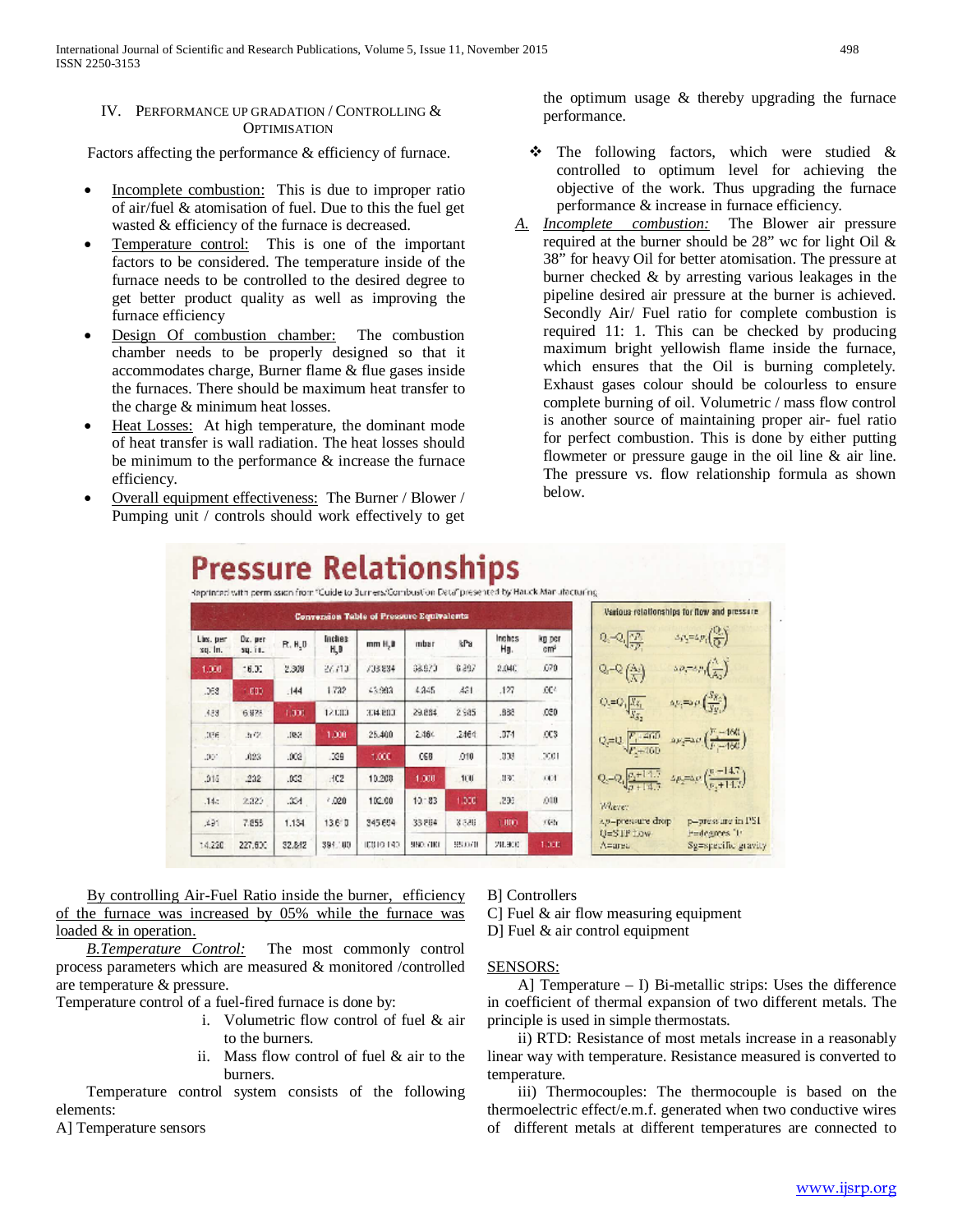form a closed circuit. In classical physics this is known as siebeck-peltier effect. Because of the wide range of temperatures covered, good sensitivity to change of temperatures and linearity of output [ over a wide span of temperature ], thermocouples are widely used for measurement of temperature.

 The composition & maximum use temperatures for various standard thermocouples are given in the table below.

| Type         | Composition         | Useful Temperature range [ |
|--------------|---------------------|----------------------------|
|              |                     | $^{\circ}$ c ]             |
|              | Iron - Constantan   | $-180$ to $+760$           |
| $\mathbf T$  | Copper - Constantan | $-200$ to $+350$           |
| K            | Chromel - Alumel    | $-180$ to $+1200$          |
| R            | $Pt-Pt/Rh$ 13%      | 0 to 1400                  |
| <sup>S</sup> | $Pt-Pt/Rh$ 10%      | 0 to 1450                  |
| B            | Pt/Rh6% -Pt/Rh30%   | 0 to 1700                  |

B] Fluid flow measurement:

 Differential pressure method – Most widely used method of measuring fuel/air flow in furnace. Common instruments Orifice plate, Venturi tubes etc.

 Direct flow measurement – Equipments used are Rotameter, Turbine meter, Vortex flow meter etc. Under very special case ultrasonic flow meter may be used.

#### **CONTROLLERS**

 In closed loop temperature control the temperature is measured by using a suitable sensor. The controller compares the temperature signal to the desired set point & actuates the final control element. The final control element varies the amount of heat added to the process by varying flow of fuel & air through control valves.

Four types of control actions are

- 1. ON/OFF [ Two position ]
- 2. Proportioning [ Throttling ]
- 3. Proportioning plus integral [ Automatic reset ]
- 4. PID [ Rate ]

# CONTROL VALVES:

 Control elements popularly used are automatic flow control valves. The valves may be motorized /pneumatically operated  $\&$ work in conjunction with controller signal.

 Mechanically operated diaphragm type fuel flow control valves commonly known as ratio regulating valves are widely used in volumetric flow control circuits.

 Pressure control scheme of a furnace works on a principle similar to temperature control scheme.

 The entire temperature control system of controlling volumetric flow of air & fuel thru' modulation was bought from

 Wesman-North American combustion system, which is proven technology all over the world for many years.

 The piping schematic is shown in Annexure II attached herewith.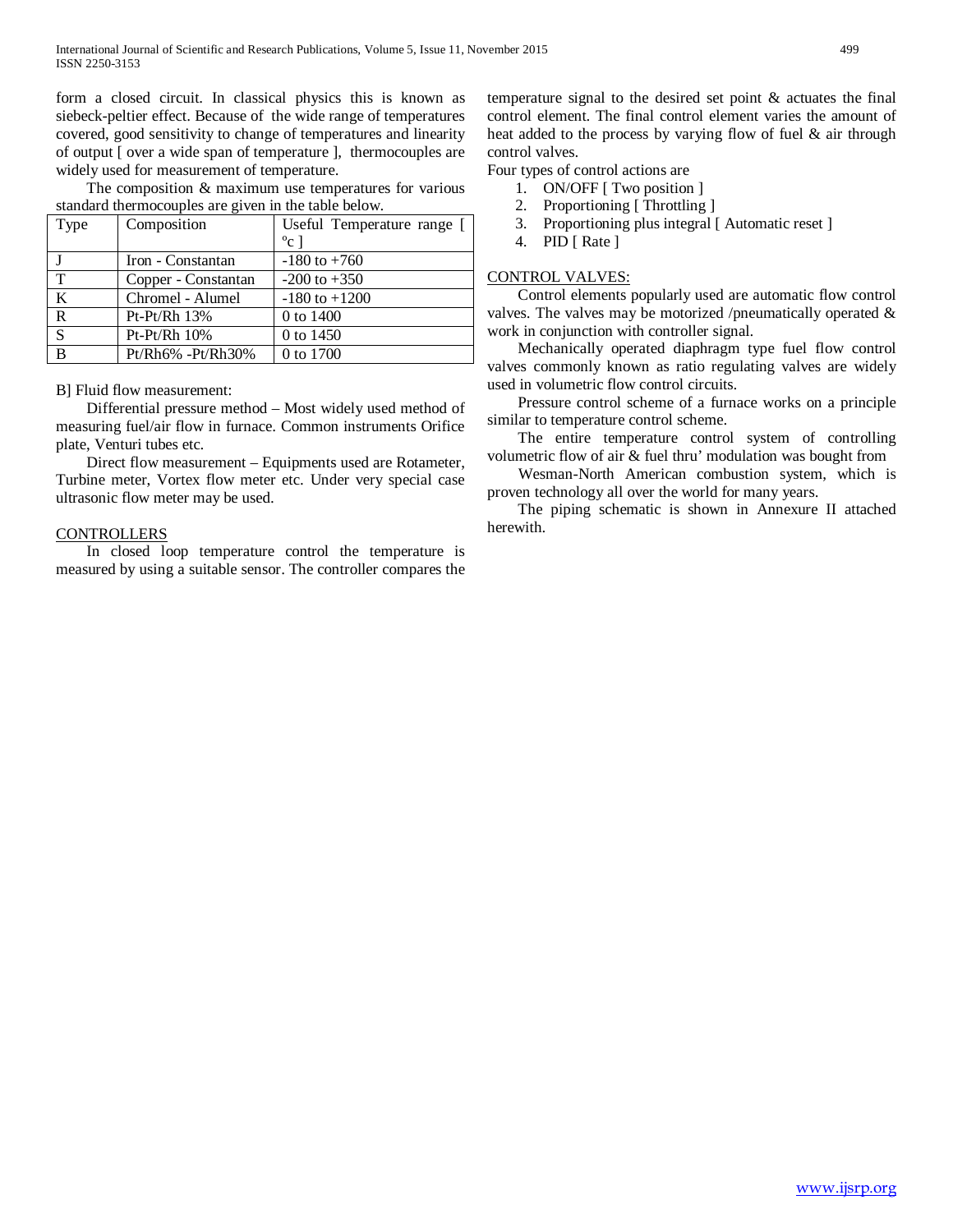

 The requirement of the job was the temperature to be controlled in such way that there is temperature rise of 50ºc /hour after 300ºc till it reaches 1050ºc which was a major task & required certification from authorised body like NABL- National Accreditation Board for Testing & Calibration Laboratories (+10% to –10% allowed ). This was achieved by proper control of fire with individual setting of burner, by increasing the no. of thermocouples to 20 nos. adjusting the position of thermocouples & trolley w.r.t. flame position & maintaining proper insulation of combustion chamber the desired result achieved. This was a research work & completed with certification of authorised regulatory body NABL.

 By controlling the temperature inside the furnace, efficiency of the furnace was increased by 08% when the furnace was loaded with full capacity & in operation.

 *C. Heat Losses:* At high temperature, the dominant mode of heat transfer is wall radiation. The heat losses should be minimum to the performance & increase the furnace efficiency.

 This is done by maintain the proper insulation in refractory lining - Ceramic module 128 density for temperature 1050ºc to get required refractoriness & minimum heat losses from the furnace wall. Further heat leakages thru' door, furnace wall opening were arrested to upgrade the furnace performance.

 Finally control of exhaust flue was done by placing the damper in the passage of exhaust flue  $&$  controlling the same by closing the passage of exhaust flue. Initially the damper closed the 1/8 passage & results were checked which shown the improvement in fuel saving. The action repeated by closing the damper till maximum improvement is done.

 By Arresting leakages through various openings, controlling the Damper of exhaust gases, Proper Insulation etc., efficiency of the furnace was increased by 12% while the furnace was loaded with job & in operation.

## *Final Result:*

 The fuel consumption at the initial stage without automation & control say for example was about 100 LPH ( Liters per Hour ). This fuel consumption brought down to 75 LPH with automation & necessary control of factors as mentioned above thereby saving & increase in furnace efficiency of 25%. The Furnace is in operation at M/s ICEM ENGINEERING PVT. LTD., WADA, DIST. THANE.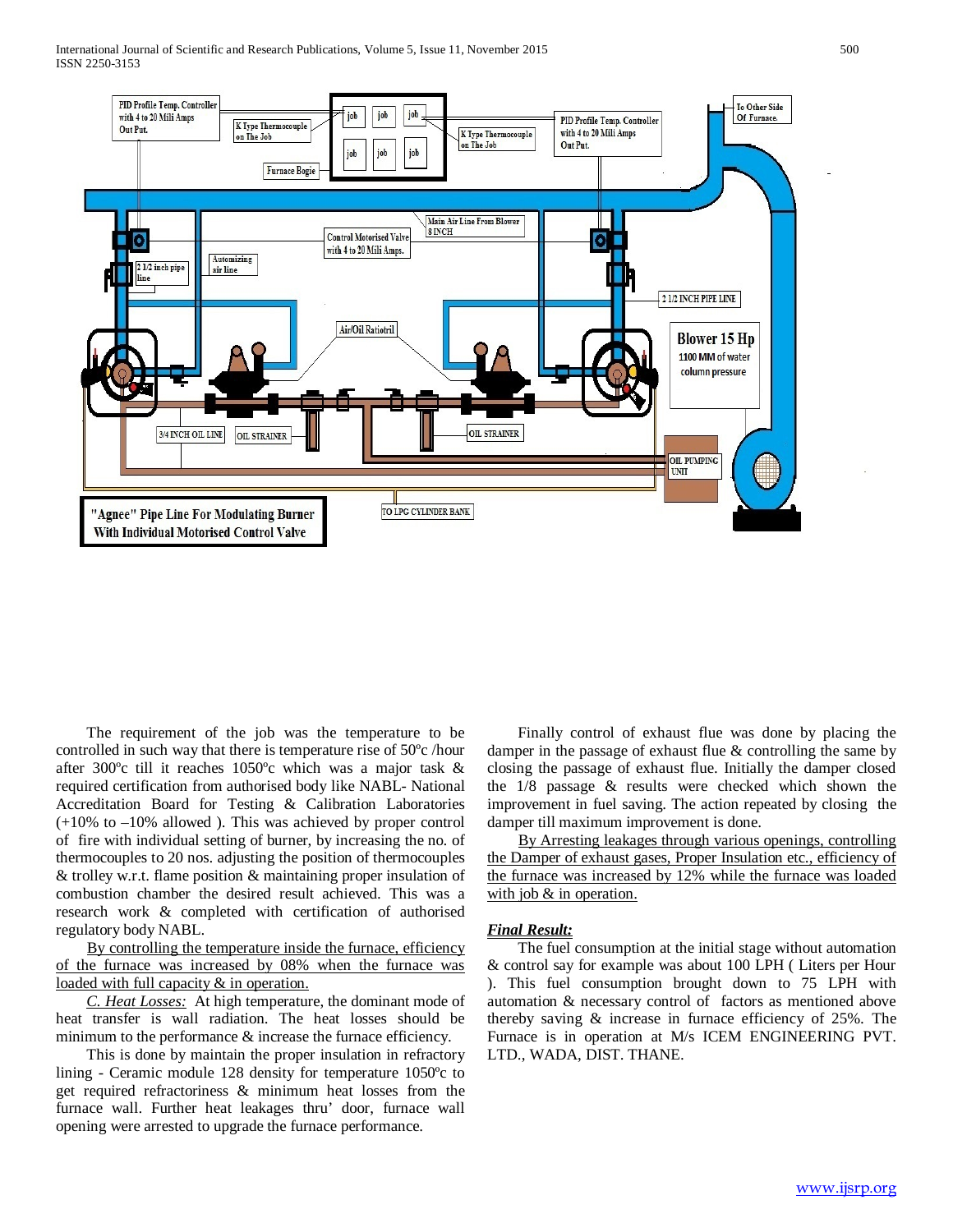#### V. CONCLUSION

 This study & research work has proved beyond reasonable doubt that, given the perfection to various parameters, right environment & necessary support, local raw materials can be efficiently used to design a heating equipment that can provide the basis upon which our heavy scale jobs can be forged easily. Further local material will make easy availability of components, which hitherto could have been imported from overseas, thereby saving foreign exchange. Its comparative cost advantage when compared with imported ones gives additional credit.

#### VI. SCOPE OF FUTURE STUDY

 For better quality & cleanliness of the space it is suggested that the furnace can be used for other fuel options i.e. LPG / PNG.

The firing can be done much smoothly. The Heating & pumping station is not required. Atomisation of fuel is not required in case of PNG / LPG. The safety equipment is must when using LPG / PNG.

# VII. RECOMMENDATION

 There is always scope of further development. In order to improve on the design, it is recommended to add recuperator which intake temperature of hot flue gases escaping from the furnace to the atmosphere & gives it to the combustion air for preheating. This will further enhance the efficiency by 10 to 15%. This Furnace is strongly recommended for heating of heavy jobs to be forged subsequently the furnace can be used for small capacity by controlling the firing depending on requirement. The Furnace is so designed that it can take a maximum load upto 25 Ton as well as load of 16 Ton well efficiently by effective combustion controls.

#### ACKNOWLEGEMENT

 I wish to thank you to the Principal, HOD-Mechanical, Project guide of Yadavrao Tasgaonkar College Of Engineering & Management for extending their co-operation to submit my Study on the subject:

# **DESIGN, MANUFACTURE & PERFORMANCE UPGRADATION OF 16 TON (MS) BOGIE HEARTH FURNACE**

I also thanks to

M/S AGNEE ENGINEERING, VASAI

[ Mr. Arunkumar Shetty – Proprietor (M-9324154436)],

The Furnace Manufacturer &

M/S ICEM ENGINEERING PVT. LTD.

[ Mr. Vishal Tibrewala – MD ( M-9820071385 ) ],

The end user who extended their co-operation to complete my Study during my visit to their place. This study contains overall Design, Manufacture & performance upgradtaion of 16 Ton ( MS ) Bogie Hearth Furnace used for forgings of Dish end of pressure vessel.